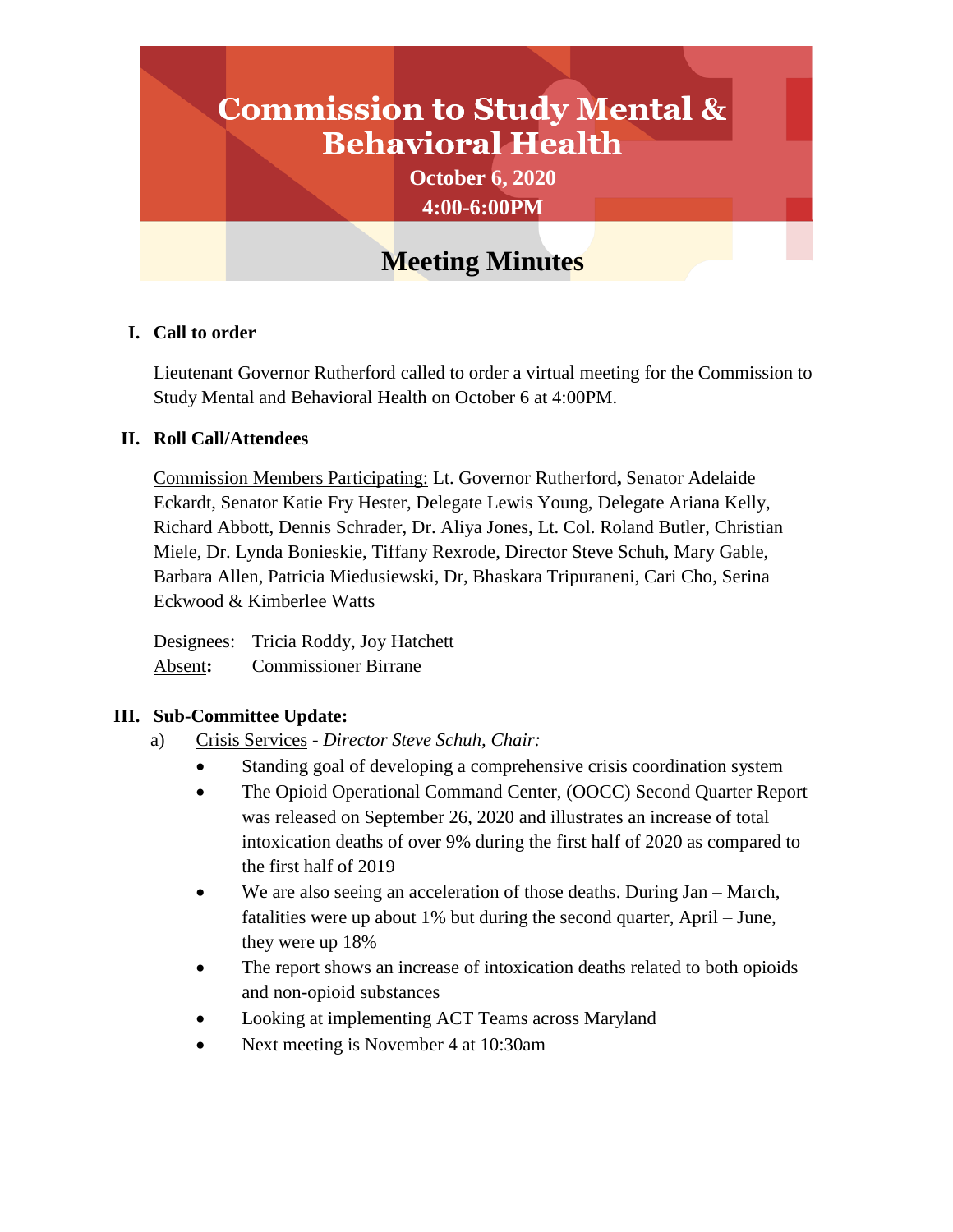- b) Youth & Families *Co-Chairs Deputy Secretary Christian Miele & Asst. Secretary Tiffany Rexrode:*
	- Last meeting was held on September 14
	- Will meet second Monday every other month
	- Broke up our subcommittee into workgroups to focus our goals
	- (1) Licensure and Reciprocity looking at regulatory reform
	- (2) Maryland Behavioral Health Report Card Assessment strengthening training efforts
	- (3) Substance Use Services for Youth & Adolescences Medicaid reimbursements
	- (4) Looking at adding workgroups for senior citizens and adult caregivers
	- Next meeting is November 9 at 1:00pm
- c) Financing & Funding *Co-Chairs Tricia Roddy & Commissioner Birrane:*
	- Continuing to work on the network adequacy and relations which includes adequacy of mental health providers
	- Developing regulations related to the reporting obligations on mental health parity.
	- MD IMD Waiver history highlights –
	- (1) Originally applied for IMD Waiver in 1997 and we had one in place until 2006 because we were told by Centers for Medicare and Medicaid Services that they would no longer support psych IMD Waivers and it was completely phased out by 2006.
	- (2) During the Affordable Care Act, there was monies in there to apply for the Emergency Psychiatric Demonstrations Program and MD was one of the states that was selected for the program. That ran from 2012-2015. There were questionable evaluation results of the program that Dept. of Health and Human Services presented to Congress and they elected to not to move forward or continue with the demonstration.
	- (3) We do have an IMD coverage for the Substance Use Disorder, (SUD) population and we have expanded that to cover individuals with a primary SUD diagnosis in a psych IMD and we have had the ability to bill for those services since 2018.
	- (4) Our 1115 waiver comes up for renewal next year. We would be considering putting this ask back into the renewal process and assuming CMS doesn't change its policy and continues to support these waivers, then we would expect to have this waiver into effect Jan 2022.
	- (5) Our next meeting is scheduled for October 28 at 1:00pm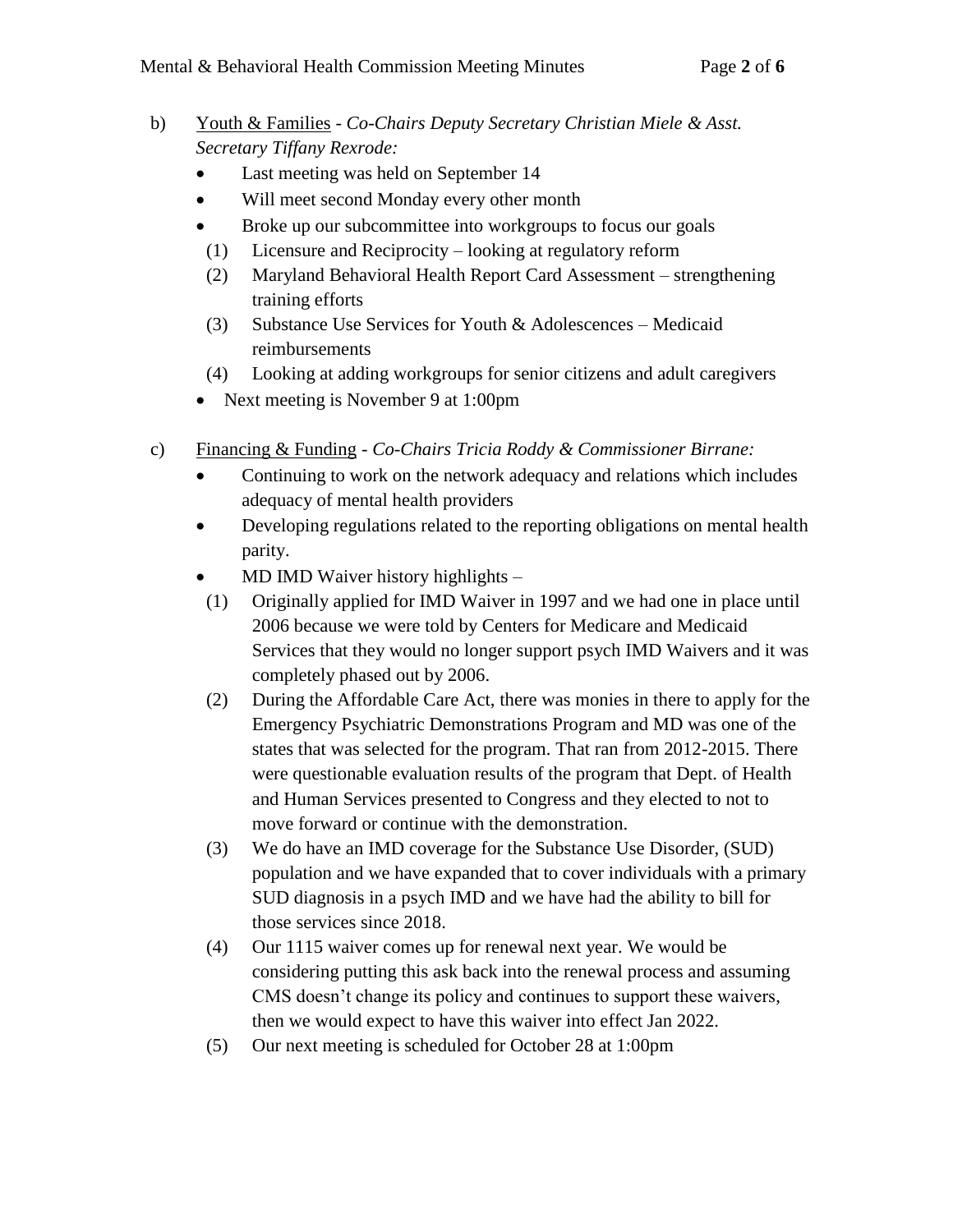- d) Public Safety & Justice System *Co-Chairs Senator Katie Fry Hester & Dr. Lynda Bonieskie:*
	- Since our last Commission meeting, we have met twice to move forward with planning of our SIM Summit to take place on November 17 and November 18.
	- We have spoken to the Forensic Director of Michigan, Dr. Deborah Pinals. Michigan is 1 of 2 states that has done this so far
	- We have heard from local examples Katherine Dilley, Executive Director of Mid-Shore Behavioral Health and Belinda Frankel, Forensic Mental Health Program Manager on Mid-Shore's experience with SIM
	- Goals of SIM Summit (3)
	- (1) Facilitate discussions to identify the resources and gaps and opportunities at each intercept
	- (2) Hold county workgroups to identify local opportunities to strengthen existing efforts
	- (3) Compile recommendations informed by those discussions and outline a report for the next state
	- Next meeting is October 20 at 3:00pm

# **IV. Special Presentations –** *Please see additional materials on our webpage*

- a) Briefing: Governor's Challenge to Prevent Service Member, Veteran and Families (SMVF) Suicide/Ask the Question Campaign **Presenters**:
	-
	- Joy Ashcraft, Director, Maryland's Commitment to Veterans, MDH Behavioral Health Administration, Lead, Governor's Challenge to Prevent SMVF Suicide
	- Dana Burl, Director, Outreach and Advocacy Program, MD Department of Veterans Affairs, Co-Lead, Governor's Challenge to Prevent SMVF Suicide
- b) The Path Forward for Mental Health & Substance Use | 2020 Milliman Report **Presenters**:
	- John Miller, CEO of MidAtlantic Business Group on Health
	- Henry Harbin, National Health Care Consultant and MHAMD Board Member
- **V. Commission Discussion**  Assisted Outpatient Treatment, (AOT)

Lt. Governor: People who have had a frequency with the ER rooms and law enforcement are the target populations for AOT.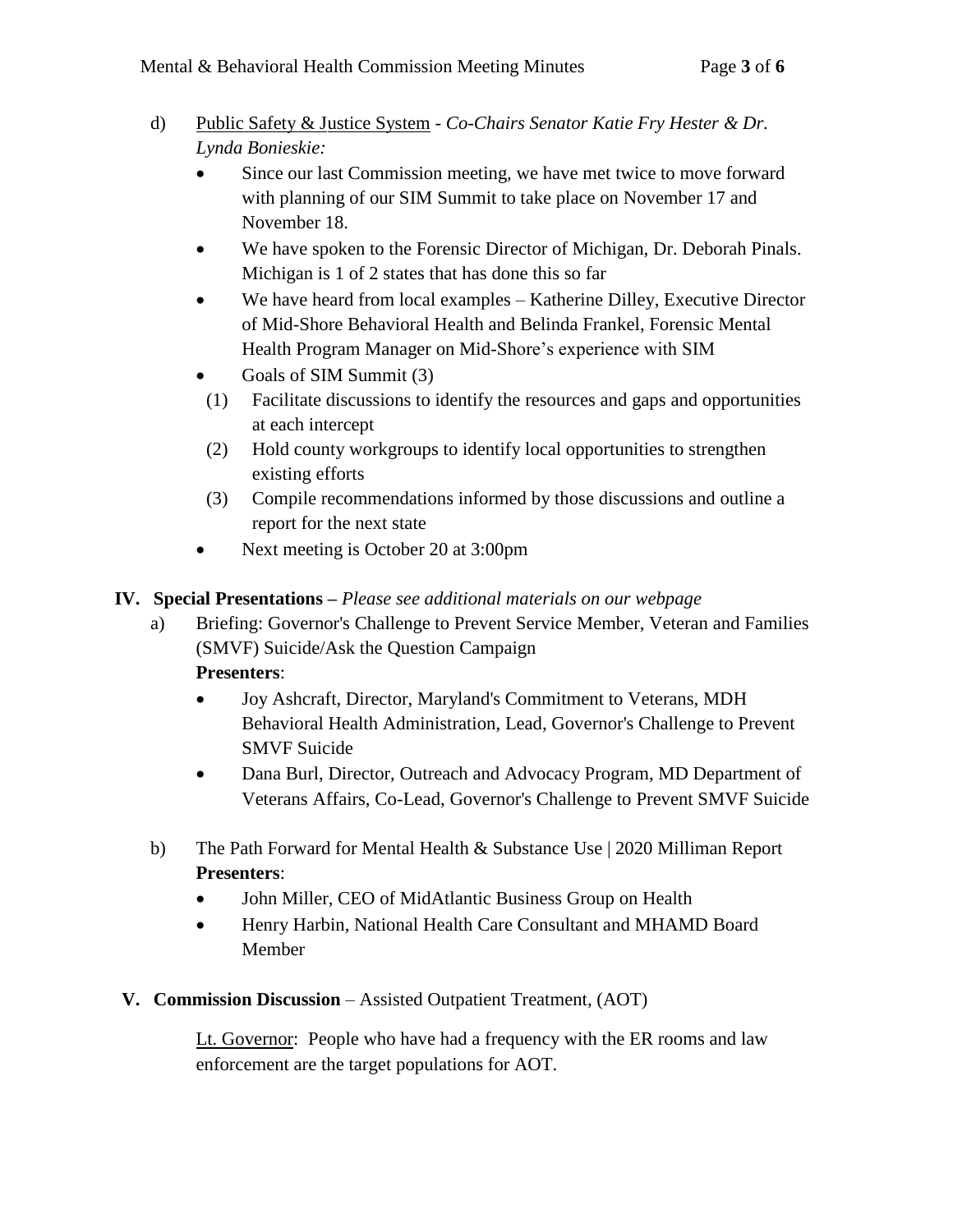Dr. Jones: Original implementation was a complete Involuntary process – the patients had to have inpatient involuntarily hospitalization in order to meet criteria for program admission. 2018 Legislation made a slight change that people can volunteer to be a part of the program; you didn't have to have an involuntary hospitalization since referrals were so low. AOT is fairly new and a different way of thinking about care for people with psychiatric conditions. Historically, in MD, people have had autonomy about their care and treatment so this is a shift of care.

Lt. Governor: It seems that the person who is frequently in crisis and is in the ER because law enforcement has brought them to the ER. This is typically an involuntary commitment to treatment. This person may need some type of oversight. Not that we keep them somewhere but that the Health Department can check in on them at their homes.

Dr. Jones: Bon Secours was the pilot program. The providers are the ones that have to state that "this person needs this type of care". The number of referrals were low. When you are speaking about the people that are frequently brought into the ER by law enforcement, you have two types: people that are intoxicated and will not be referred to the psychiatric unit and then you have individuals who are exhibiting some sort of manic or psychotic behavior who are going to be committed into a psychiatric or in patient setting where there is an opportunity to make the AOT referrals. The program works well when you can get someone into the program.

Lt. Governor: The report does say there was a lot of success but not a lot of people and therefore SAMHSA's funding didn't continue. In regards to law enforcement, sometimes families will call law enforcement on a family member that is in crisis and needs help. The police that respond will usually take that person to a hospital to address the crisis and therefore are involuntarily committed. It's something worth exploring.

Cari Cho: Dr. Jones described perfectly the challenges in Maryland. MD is very pro-individual rights and this is a cultural shift. An administrator in the Montgomery County Behavioral Health Department, years ago, told me "I would never have supported AOT in all the years I worked in government until I had this job and saw how much money some of these individuals cost the tax payers. I have completely changed my mind just to get them the care they need". It is a tough transition. It's a part of the continuum of care that we need in place.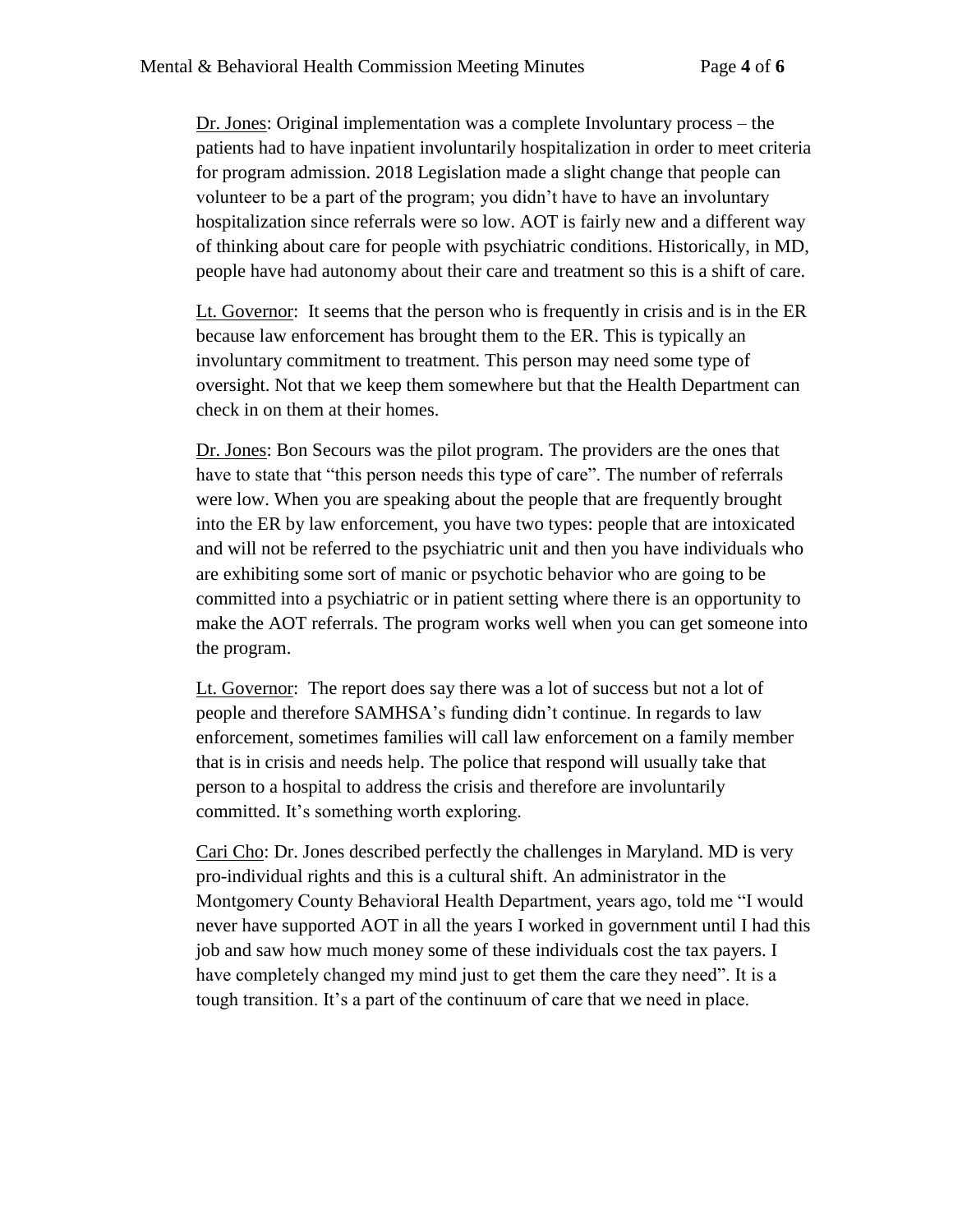Dr. Bonieskie: I work for the Department of Public Safety and Correctional Services, I researched it. We are one of three states that don't have this. I have 45% of my prison population that is seriously mentally ill. This could prevent people going to prison. Corrections is the default and I think this program could reduce the prison population.

Lt. Governor: When you get law enforcement involved it causes escalation. There needs to be a way to work with these individuals and have some oversight. For example, the woman who was cast out of the University of Maryland Medical on the coldest day of the year, she clearly could not care for herself. At some point she may have needed that AOT where there are still some oversight and monitoring of what is going on.

Senator Eckardt: The longer people are not able to respond to treatment the more brain damage there is. It leads to treatment resistance. I truly believe it is time to revisit this and think it through. Folks need this structure and support to prevent further deterioration of the brain.

Lt. Governor: I know Senator Hester's committee is looking into this on October 20.

#### **VI. Verbal Testimony:**

 Dr. Renee Desmarais, *Eastern Group Trustee, MedChi, The Maryland State Medical Society:*

\*Please see additional materials for testimony

Adrianne Breidenstine*, Behavioral Health System Baltimore:*

I would like to quickly comment on AOT and as you've heard during your discussion, it is a very controversial topic, the idea of legally mandated or forced treatment. My organization has the responsibility with overseeing and implementing in MD the Outpatient Civil Commitment, (OCC) pilot program that you all heard about today. We know that the forced treatment doesn't necessarily result in better health outcomes for this population. A part of the puzzle I think is missing from today's conversation, is how much social determinants of health play a role in a person's ability to succeed in an OCC program; whether it's of a pilot program that we have in MD or one that uses more of the civil legal system to mandate a type of treatment. Those are things like housing and public safety and how those can support someone's overall recovery. I am looking forward to Senator Hester's subcommittee's discussion but would encourage you to consider how social detriments of health support someone's overall recovery. Again, whether it's in a more legally mandated program or if it's one like we have in MD. We do think the one we have is